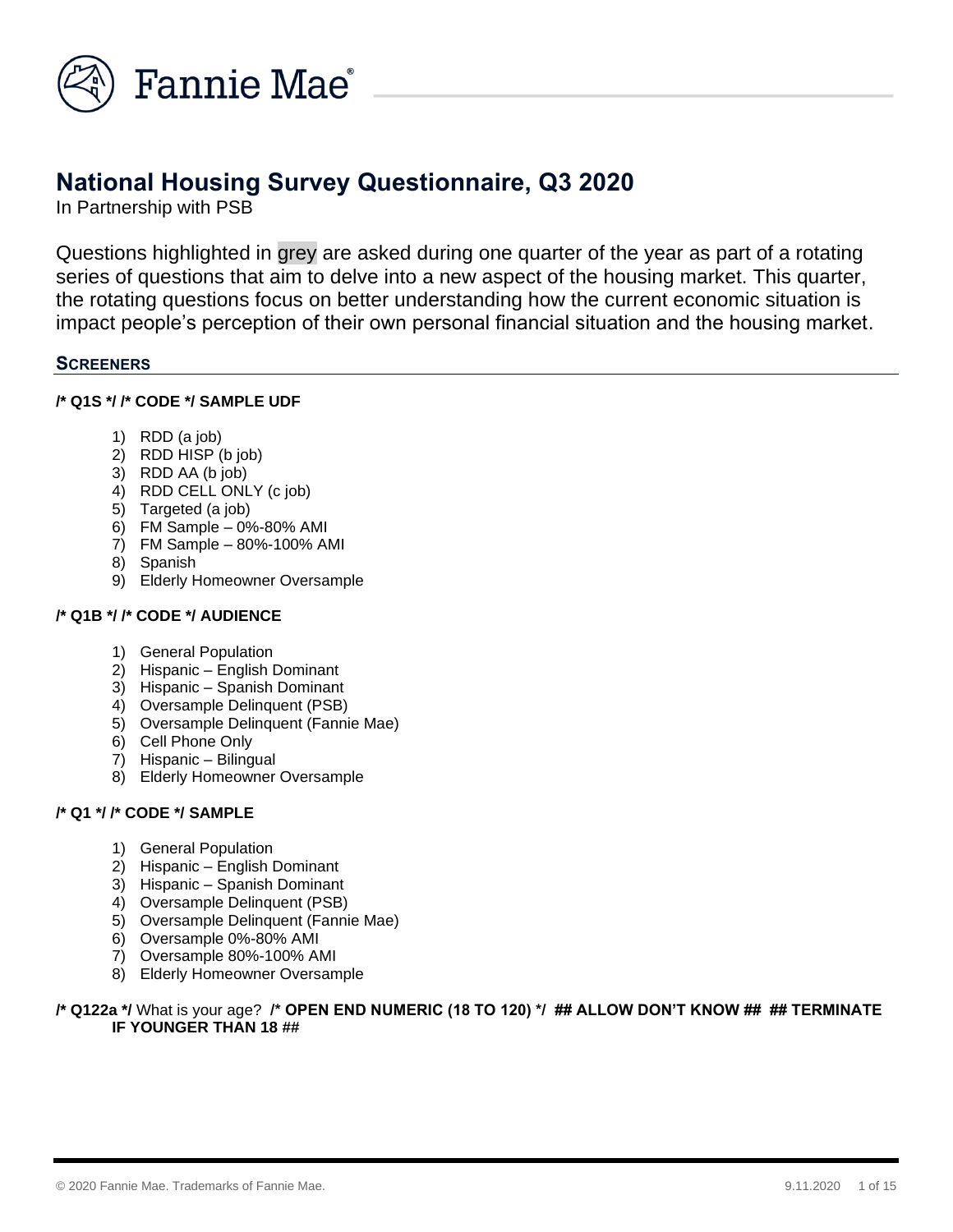

#### **/\* Q122b \*/ /\* CODE \*/** Age buckets **## CODE BASED ON Q122a ##**

- 1) 18-20 **## IF Q122A=18-20 ##**
- 2) 21-24 **## IF Q122A=21-24 ##**
- 3) 25-29 **## IF Q122A=25-29 ##**
- 4) 30-34 **## IF Q122A=30-34 ##**
- 5) 35-39 **## IF Q122A=35-39 ##**
- 6) 40-44 **## IF Q122A=40-44 ##**
- 7) 45-49 **## IF Q122A=45-49 ##**
- 8) 50-54 **## IF Q122A=50-54 ##**
- 9) 55-59 **## IF Q122A=55-59 ##**
- 10) 60-64 **## IF Q122A=60-64 ##**
- 11) 65-69 **## IF Q122A=65-69 ##**
- 12) 70-74 **## IF Q122A=70-74 ##**
- 13) 75+ **## IF Q122A=75-120 ##**
- 14) Don't know **## IF Q122A=Don't know ##**

**/\* Q120a \*/** What is the ZIP code where you currently live? /\* **OPEN END NUMERIC (00001 TO 99999)** \*/ **## ADD DON'T KNOW VOL OPTION ##**

#### **/\* Q3a \*/ /\* CODE \*/** State **## CODE BASED ON Q120a ##**

- 1) Alabama
- 2) Alaska
- 3) Arizona
- 4) Arkansas
- 5) California
- 6) Colorado
- 7) Connecticut
- 8) Delaware
- 9) District of Columbia
- 10) Florida
- 11) Georgia
- 12) Hawaii
- 13) Idaho
- 14) Illinois
- 15) Indiana
- 16) Iowa
- 17) Kansas
- 18) Kentucky
- 19) Louisiana
- 20) Maine
- 21) Maryland
- 22) Massachusetts
- 23) Michigan
- 24) Minnesota
- 25) Mississippi
- 26) Missouri
- 27) Montana
- 28) Nebraska
- 29) Nevada
- 
- 30) New Hampshire
- 31) New Jersey 32) New Mexico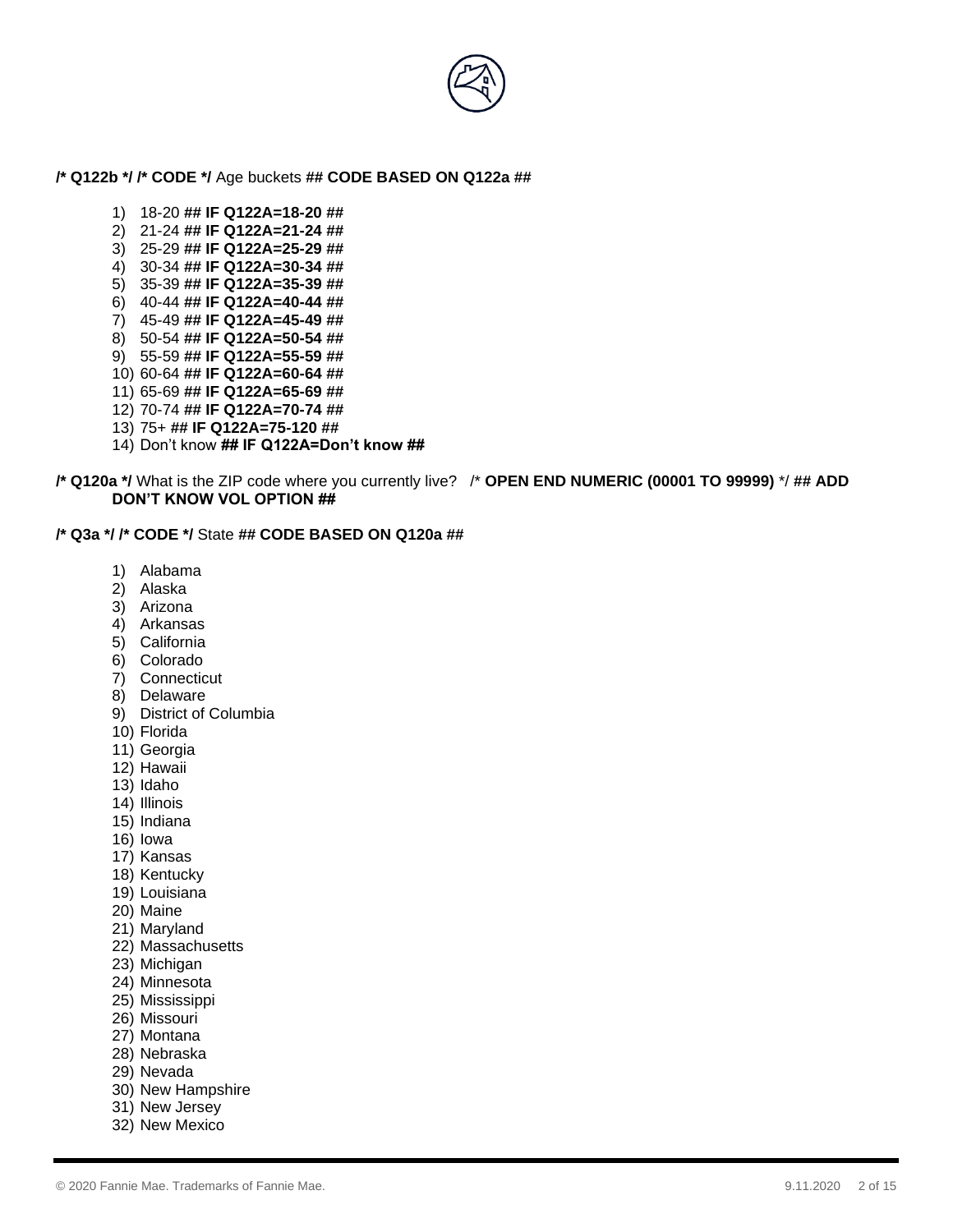

- 33) New York
- 34) North Carolina
- 35) North Dakota
- 36) Ohio
- 37) Oklahoma
- 38) Oregon
- 39) Pennsylvania
- 40) Rhode Island
- 41) South Carolina
- 42) South Dakota
- 43) Tennessee
- 44) Texas
- 45) Utah
- 46) Vermont
- 47) Virginia
- 48) Washington
- 49) West Virginia
- 50) Wisconsin
- 51) Wyoming
- 52) Refused/Do not live in the United States

## **/\* QCENSUS \*/ /\* CODE \*/**

- 1) Division 1 **## CODE DIVISION 1 IF Q3=C7,20,22,30,40,46 ##**
- 2) Division 2 **## CODE DIVISION 2 IF Q3=C31,33,39 ##**
- 3) Division 3 **## CODE DIVISION 3 IF Q3=C14,15,23,36,50 ##**
- 4) Division 4 **## CODE DIVISION 4 IF Q3=C16,17,24,26,28,35,42 ##**
- 5) Division 5 **## CODE DIVISION 5 IF Q3=C8,9,10,11,21,34,41,47,49 ##**
- 6) Division 6 **## CODE DIVISION 6 IF Q3=C1,18,25,43 ##**
- 7) Division 7 **## CODE DIVISION 7 IF Q3=C4,19,37,44 ##**
- 8) Division 8 **## CODE DIVISION 8 IF Q3=C3,6,13,27,29,32,45,51 ##**
- 9) Division 9 **## CODE DIVISION 9 IF Q3=C2,5,12,38,48 ##**

**/\* Q9 \*/** Which of the following best describes how financial decisions are made in your household? **READ CHOICES**

- 1) You make all or almost all financial decisions yourself.
- 2) You share financial decisions with your spouse, partner, or someone else in your household.
- 3) Your spouse or someone else in your household makes all or almost all financial decisions. **NOTE TO INTERVIEWER: ASK TO SPEAK TO THE DECISION MAKER IN THE HOUSE; IF NOT THERE /\* TERMINATE \*/**
- 4) Don't know **VOL /\* TERMINATE \*/**

#### **/\* QPHONE \*/** Which of the following applies to you? **READ CHOICES**

- 1) I have both a land line and cell phone
- 2) I have only a land line phone
- 3) I have only a cell phone
- 4) Don't know **VOL**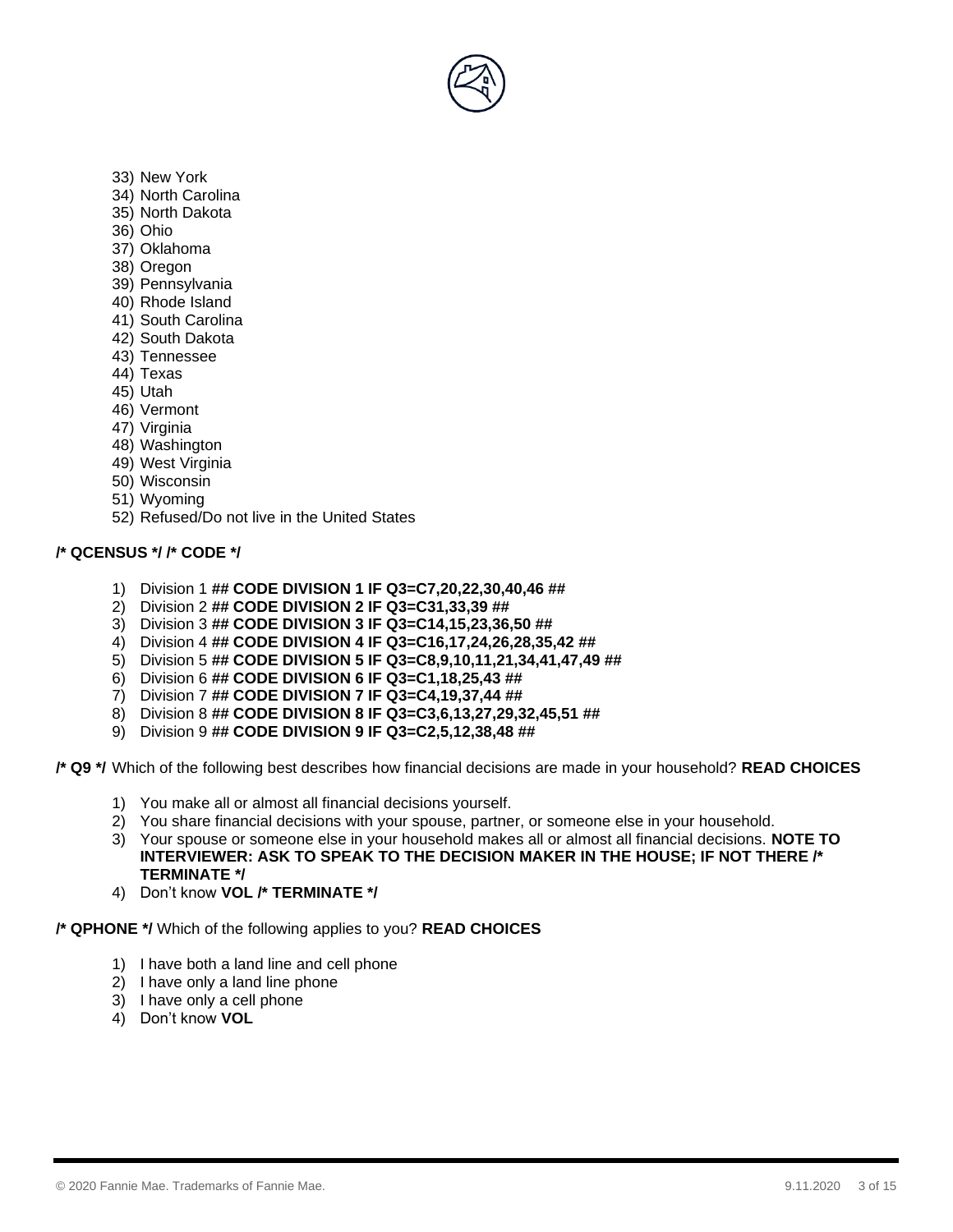

**/\* Q5 \*/** Are you of Hispanic, Latino or Spanish origin or descent?

- 1) Yes **## CODE HISPANIC ##**
- 2) No
- 3) Don't know **VOL**

**/\* Q139 \*/** For statistical purposes only, could you please tell me your race?

- 1) White / Caucasian
- 2) Black / African-American
- 3) Hispanic / Latino
- 4) Asian
- 5) Middle Eastern
- 6) American Indian or Alaska Native
- 7) Native Hawaiian or Pacific Islander
- 8) Other **/\* SPECIFY \*/**
- 9) Don't know **VOL**
- **/\* Q142 \*/** For statistical purposes only, we need to know your total family income for 2019. Will you please tell me which of the following categories best represents your total family income? **READ CHOICES**
	- 1) Less than \$10,000
	- 2) \$10,000-\$14,999
	- 3) \$15,000-\$24,999
	- 4) \$25,000-\$34,999
	- 5) \$35,000-\$49,999
	- 6) \$50,000-\$74,999
	- 7) \$75,000-\$99,999
	- 8) \$100,000-\$149,999
	- 9) \$150,000-\$199,999
	- 10) \$200,000+
	- 11) Don't know **VOL**

## **CURRENT ENVIRONMENT**

#### **/\* DISPLAY \*/ Today I'd like to hear your opinions on some topics that people have been talking about recently.**

**/\* Q10 \*/** In general do you think our economy is on the right track or is it off on the wrong track?

- 1) Right track
- 2) Wrong track
- 3) Don't know **VOL**

**/\* Q11 \*/** Looking ahead one year, do you expect your personal financial situation to get much better, somewhat better, stay about the same, get somewhat worse, or get much worse?

- 1) Much better
- 2) Somewhat better
- 3) Stay about the same
- 4) Somewhat worse
- 5) Much worse
- 6) Don't know **VOL**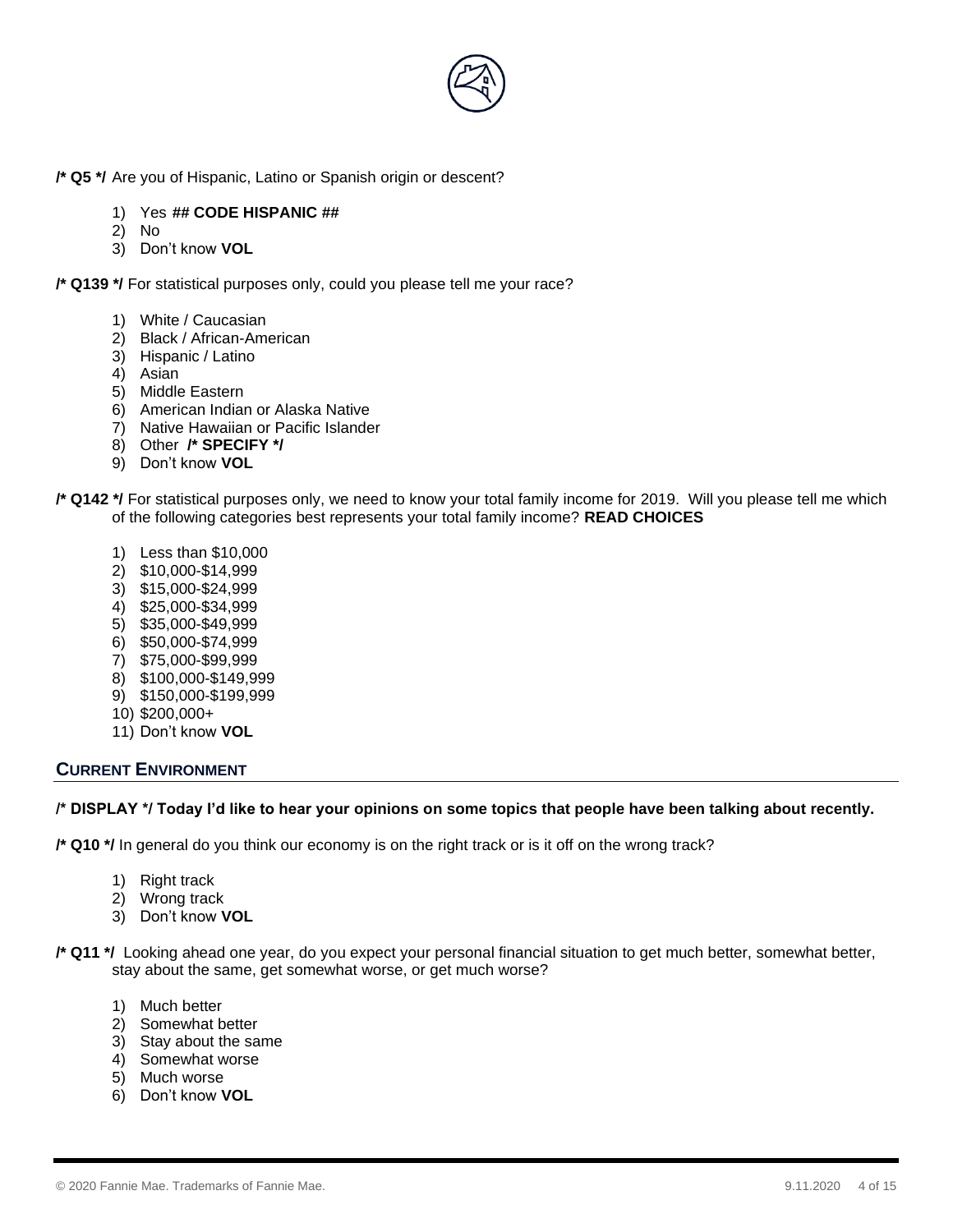

## **CLIMATE FOR HOME OWNERSHIP — CORE TRACKERS**

**/\* DISPLAY \*/ In this survey I'll be asking you some questions related to housing. For the purposes of this survey, when I use the word house or home, I am referring to a person's primary residence, whether it's a house, a townhome, a condo, an apartment or any other place that a person might live.**

**/\* Q12 \*/** In general, do you think this is a very good time to buy a house, a somewhat good time, a somewhat bad time, or a very bad time to buy a house?

- 1) Very good time
- 2) Somewhat good time
- 3) Somewhat bad time
- 4) Very bad time
- 5) Don't know **VOL**

**/\* Q12b \*/ ## IF Q12=C1 or C2 ##** Please tell me the primary reason why you think this is a good time to buy a house. **READ CHOICES /\* RANDOM ROTATE CHOICES \*/** 

- 1) Home prices are low
- 2) Mortgage rates are favorable
- 3) There are many homes available on the market
- 4) It is easy to qualify for a mortgage
- 5) Economic conditions overall are favorable
- 6) Other **/\* SPECIFY \*/**
- 7) Don't know **VOL**

**/\* Q12c \*/ ## IF Q12=C3 or C4 ##** Please tell me the primary reason why you think this is a bad time to buy a house. **READ CHOICES /\* RANDOM ROTATE CHOICES \*/**

- 1) Home prices are high
- 2) Mortgage rates are not favorable
- 3) There are not many homes available on the market
- 4) It is difficult to qualify for a mortgage
- 5) Economic conditions overall are not favorable
- 6) Other **/\* SPECIFY \*/**
- 7) Don't know **VOL**
- **/\* Q13 \*/** In general, do you think this is a very good time to sell a house, a somewhat good time, a somewhat bad time, or a very bad time to sell a house?
	- 1) Very good time
	- 2) Somewhat good time
	- 3) Somewhat bad time
	- 4) Very bad time
	- 5) Don't know **VOL**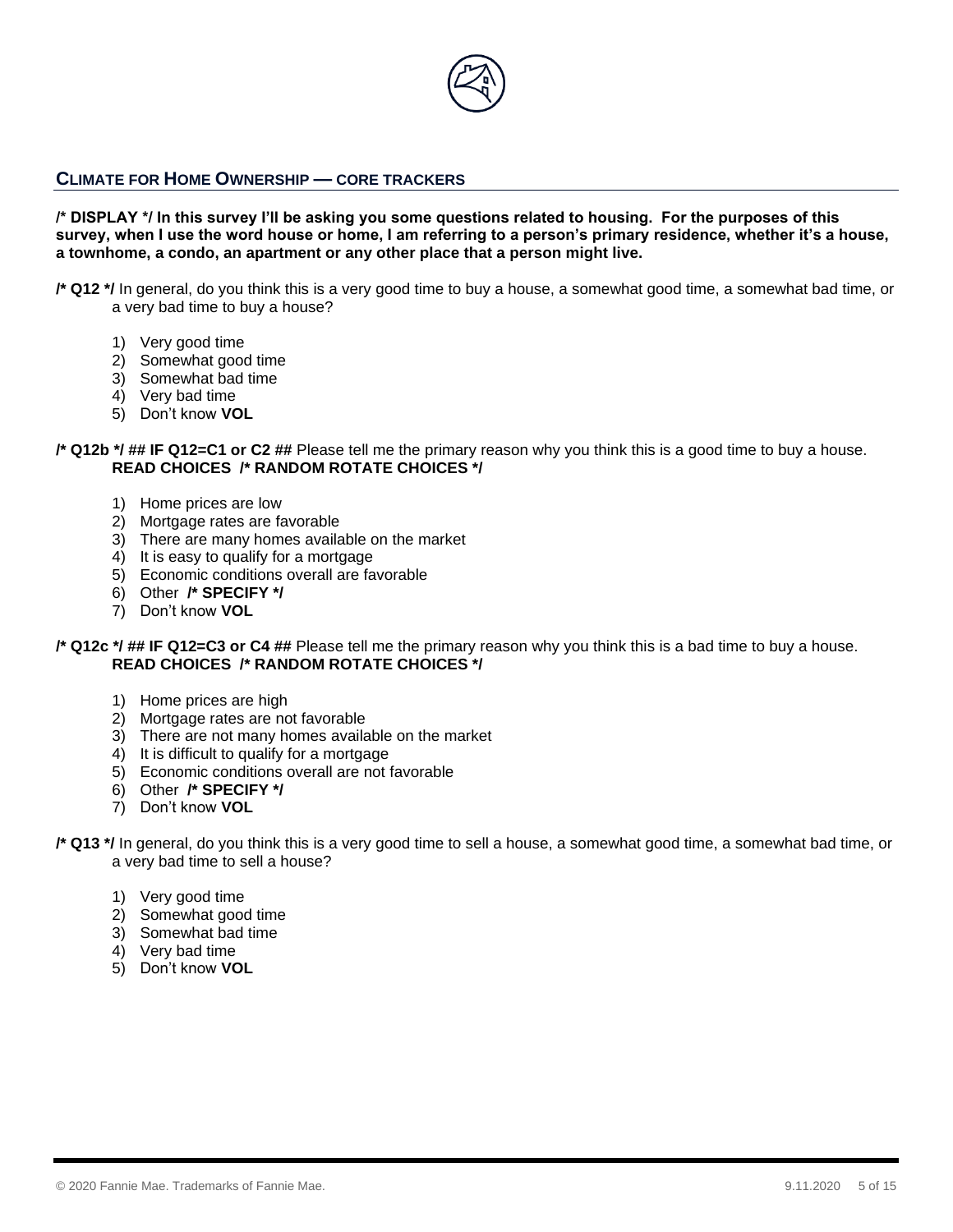

#### **/\* Q13c \*/ ## IF Q13=C1 or C2 ##** Please tell me the primary reason why you think this is a good time to sell a house. **READ CHOICES /\* RANDOM ROTATE CHOICES \*/**

- 1) Home prices are high
- 2) Mortgage rates are favorable
- 3) There are not many homes available on the market
- 4) It is easy for buyers to qualify for a mortgage
- 5) Economic conditions overall are favorable
- 6) Other **/\* SPECIFY \*/**
- 7) Don't know **VOL**

#### **/\* Q13d \*/ ## IF Q13=C3 or C4 ##** Please tell me the primary reason why you think this is a bad time to sell a house. **READ CHOICES /\* RANDOM ROTATE CHOICES \*/**

- 1) Home prices are low
- 2) Mortgage rates are not favorable
- 3) There are many homes available on the market
- 4) It is difficult for buyers to qualify for a mortgage
- 5) Economic conditions overall are not favorable
- 6) Other **/\* SPECIFY \*/**
- 7) Don't know **VOL**

#### **/\* Q13bb \*/** When do you expect to move next? **OPEN END WITH PRE-CODES**

- 1) Never
- 2) Less than 1 year
- 3) 1-3 years
- 4) 3-5 years
- 5) More than 5 years
- 6) Don't know **VOL**
- **/\* Q15 \*/** During the next 12 months, do you think home prices in general will go up, go down, or stay the same as where they are now?
	- 1) Prices will go up
	- 2) Prices will go down
	- 3) Prices will remain about the same
	- 4) Don't know **VOL**
- **/\* Q16 \*/ ## IF DOWN (Q15=C2) ##** By about what percent do you think home prices in general will go down on the average over the next 12 months? **/\* OPEN END NUMERIC (0 TO 100) \*/ ## ADD DON'T KNOW VOL OPTION ##**
- **/\* Q17 \*/ ## IF UP (Q15=C1) ##** By about what percent do you think home prices in general will go up on the average over the next 12 months? **/\* OPEN END NUMERIC (0 TO 100) \*/ ## ADD DON'T KNOW VOL OPTION ##**
- **/\* Q18 \*/** During the next 12 months, do you think home rental prices in general will go up, go down, or stay the same as where they are now?
	- 1) Prices will go up
	- 2) Prices will go down
	- 3) Prices will remain about the same
	- 4) Don't know **VOL**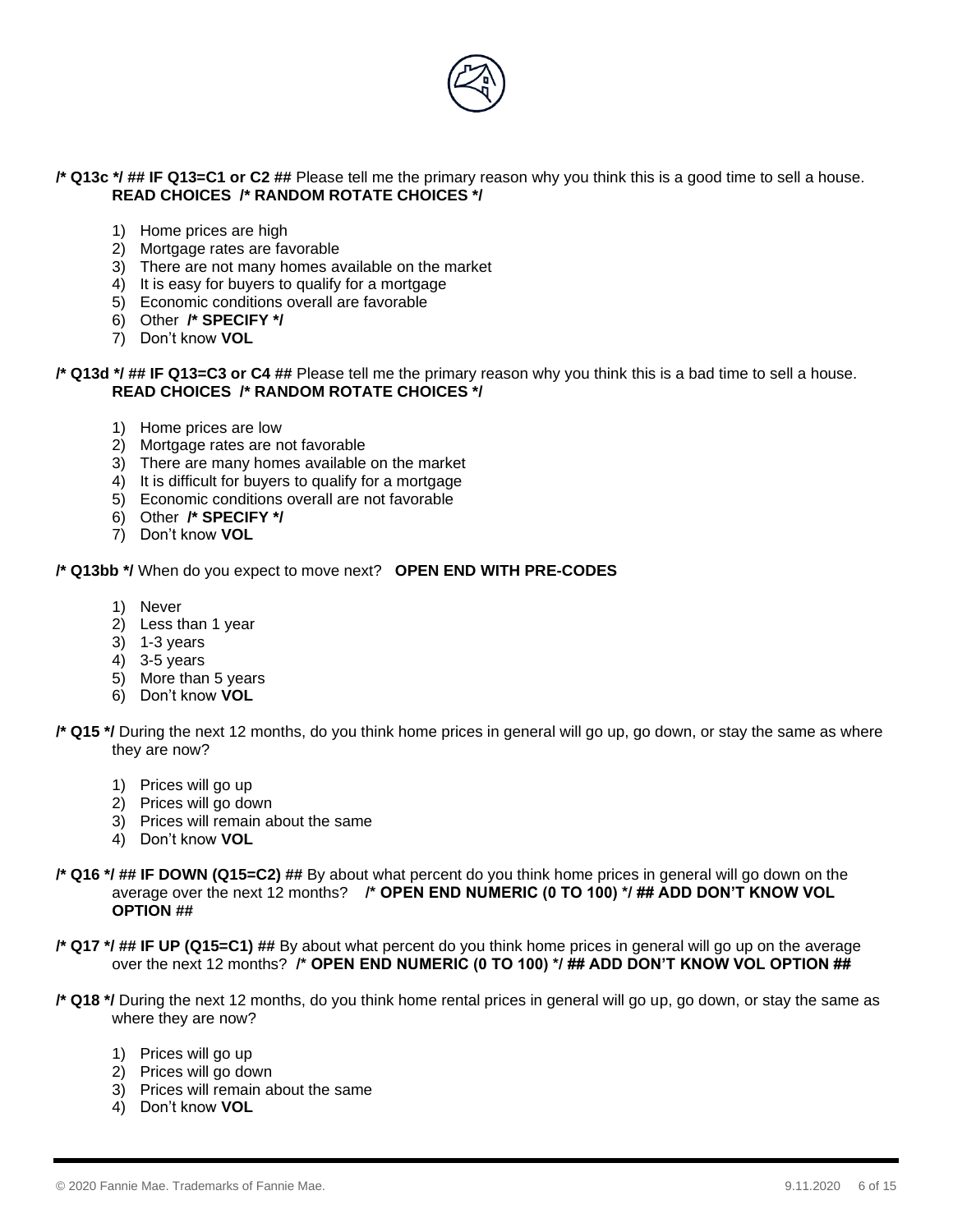

- **/\* Q19 \*/ ## IF DOWN (Q18=C2) ##** By about what percent do you think home rental prices in general will go down on the average over the next 12 months? **/\* OPEN END NUMERIC (0 TO 100) \*/ ## ADD DON'T KNOW VOL OPTION ##**
- **/\* Q20 \*/ ## IF UP (Q18=C1) ##** By about what percent do you think home rental prices in general will go up on the average over the next 12 months? **/\* OPEN END NUMERIC (0 TO 100) \*/ ## ADD DON'T KNOW VOL OPTION ##**
- **/\* Q20b \*/** During the next 12 months, do you think home mortgage interest rates will go up, go down, or stay the same as where they are now?
	- 1) Rates will go up
	- 2) Rates will go down
	- 3) Rates will remain about the same
	- 4) Don't know **VOL**

**/\* DISPLAY \*/ We'd now like to ask you some questions about home ownership and the climate of buying homes today. In answering these questions, please focus just on your primary residence, as opposed to any second home or investment properties.** 

- **/\* Q22 \*/** Do you think it would be very difficult, somewhat difficult, somewhat easy, or very easy for you to get a home mortgage today?
	- 1) Very difficult
	- 2) Somewhat difficult
	- 3) Somewhat easy
	- 4) Very easy
	- 5) Don't know **VOL**
- **/\* Q23ba \*/** What would be your biggest obstacle to getting a mortgage to purchase or refinance a home today? **READ CHOICES /\* MULTIPLE RESPONSES PERMITTED \*/ SELECT UP TO 3**
	- 1) Affording the down payment or closing costs
	- 2) Insufficient credit score or credit history
	- 3) Too much existing debt
	- 4) Insufficient income for monthly payments
	- 5) Lack of job security or stability
	- 6) The process is too complicated
	- 7) Others **VOL /\* SPECIFY \*/**
	- 8) None/no obstacles **VOL /\* EXCLUSIVE \*/**
	- 9) Don't know/No response **VOL /\* EXCLUSIVE \*/**

## **OWNING AND RENTING — CLASSIFICATION QUESTIONS**

**/\* Q24c \*/** Do you own your primary residence?

- 1) Yes
- 2) No
- 3) Don't know **VOL /\* TERMINATE \*/**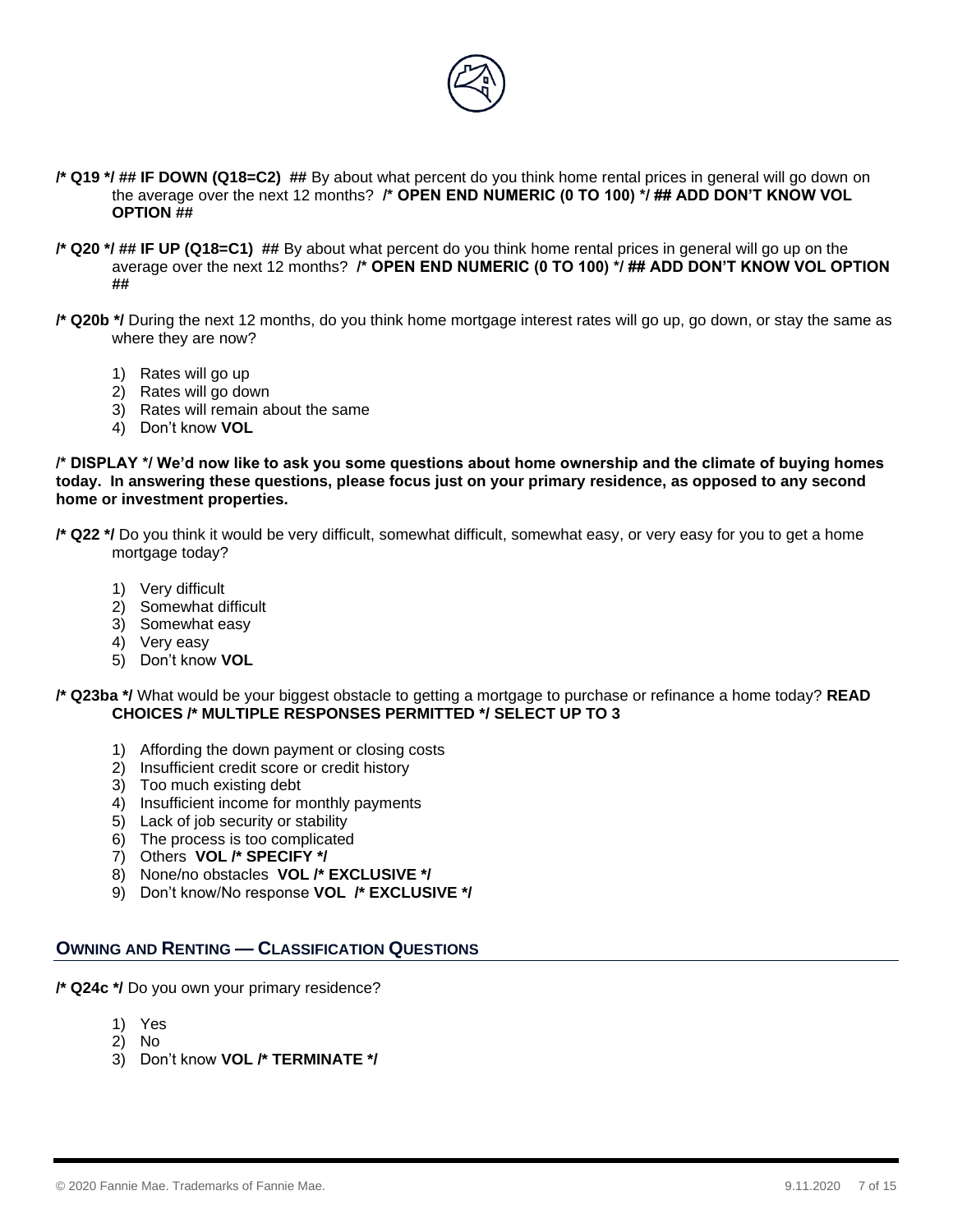

- **/\* Q24d \*/ ## If q24c=1 ##** Do you have a mortgage on your primary residence or do you own your primary residence outright with no mortgage?
	- 1) Have a mortgage **## CODE MORTGAGE ##**
	- 2) Own home outright **## CODE OWNER ##**
	- 3) Don't know **VOL /\* TERMINATE \*/**

**/\* Q24e \*/ ## If q24d=1 ##** Do you have a first mortgage on your primary residence?

- 1) Yes
- 2) No
- 3) Don't know **VOL /\* TERMINATE \*/**

**/\* Q24f \*/ ## If q24d=1 ##** Do you have a Second mortgage or Home Equity Line of Credit?

- 1) Yes
- 2) No
- 3) Don't know **VOL /\* TERMINATE \*/**

**/\* Q24g \*/ ## IF q24c=2 ##** Do you rent your primary residence or do you live with someone else and not pay for housing?

- 1) Rent **## CODE RENTER ##**
- 2) Live with someone else and don't pay for housing **## CODE BOARDER ##**
- 3) Don't know **VOL /\* TERMINATE \*/**

#### **/\* Q24 \*/ /\* CODE \*/ HOMEOWNERSHIP STATUS**

- 1) Own your home outright and do not have any debt on it **## CODE OWNER IF 24D=C2 ##**
- 2) Have a mortgage on your home, such as a first mortgage, second mortgage or Home Equity Line of Credit or HELOC **## CODE MORTGAGE IF 24D=C1 ##**
- 3) Rent **## CODE RENTER IF 24G=C1 ##**
- 4) Live with someone else and don't pay for housing **## CODE BOARDER IF 24G=C2 ##**
- 5) Don't know **VOL /\* TERMINATE \*/**

**/\* Q25 \*/ ## IF (Q24=C1 OR C2) ##** Is this the first home you've owned?

- 1) Yes
- 2) No
- 3) Don't know **VOL**

#### **/\* Q26a \*/ ## IF (Q24= C1 OR C2) ##** How long have you owned your current home? **NOTE TO INTERVIEWER: IN YEARS /\* OPEN END NUMERIC (0 TO 100) \*/ ## ADD DON'T KNOW VOL OPTION ##**

**/\* Q24h \*/** Which of the following describes the type of home you currently live in?

- 1) Mobile Home
- 2) Single family house unit that is detached from any other house
- 3) Single family house unit that is attached to one or more houses (e.g., townhomes)
- 4) Apartments/Condos
- 5) Others **VOL**
- 6) Don't know **VOL**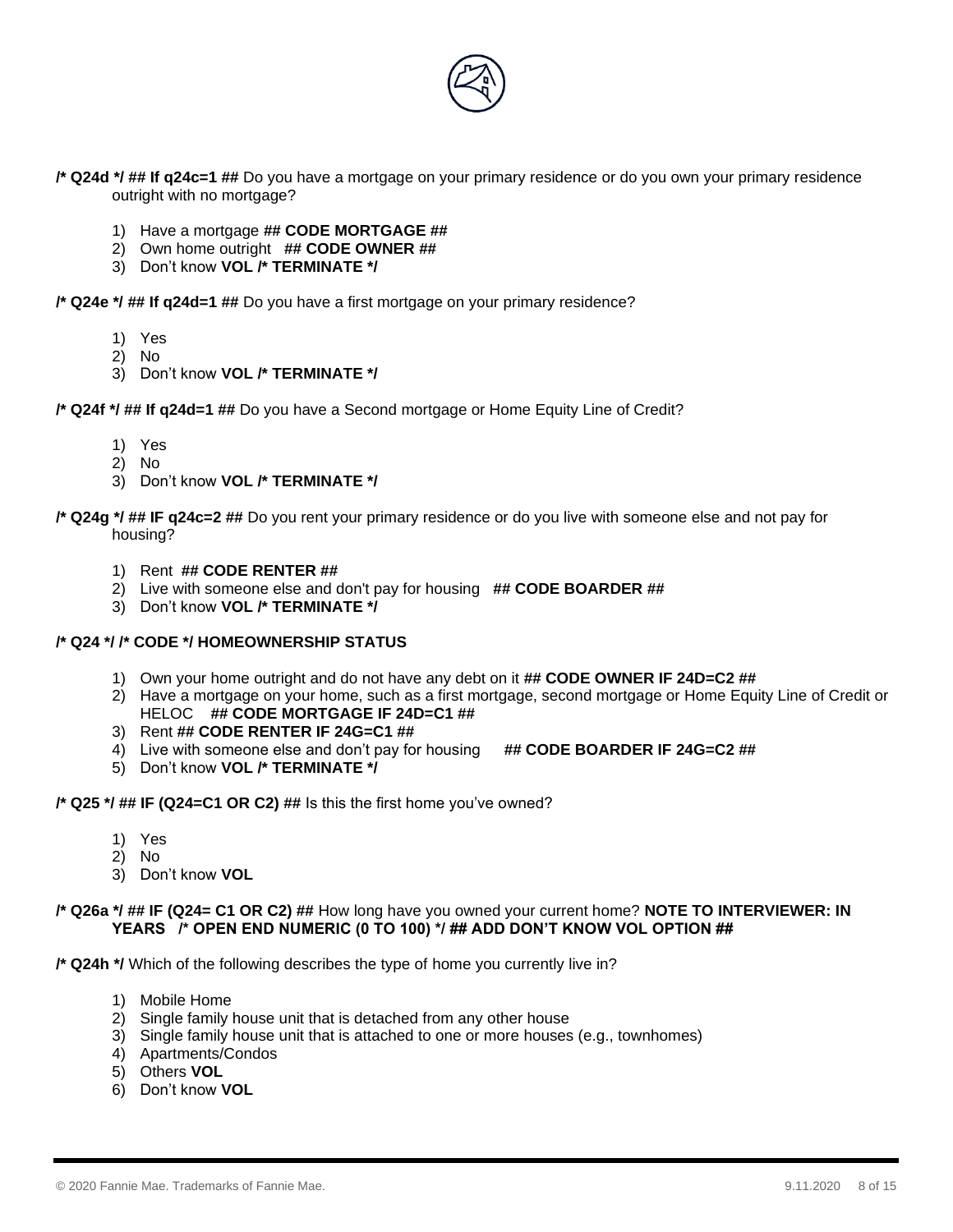

**/\* Q24i \*/ ## IF Q24H=C4 ##** You mentioned that you currently live in an apartment or a condo, how many units are there in the building you live in?

- 1) Building with 4 or fewer apartments/condos
- 2) Building with 5 to 49 apartments/condos
- 3) Building with 50 or more apartments/condos
- 4) Don't know **VOL**

## **OWNING VERSUS RENTING**

**/\* Q31 \*/** If you were going to move, would you be more likely to: **READ CHOICES /\* RANDOM ROTATE CHOICES \*/**

- 1) Rent
- 2) Buy
- 3) Don't know **VOL /\* DO NOT ROTATE \*/**

#### **/\* Q50 \*/ ## IF RENT, ON WHETHER YOU'D RENT OR BUY (Q31=C1) ##** In the future, are you more likely to: **READ CHOICES /\* RANDOM ROTATE CHOICES \*/**

- 1) Always rent
- 2) Buy at some point in the future
- 3) Don't know **VOL /\* DO NOT ROTATE \*/**

#### **/\* Q50b \*/ ## IF BUY, ON WHETHER YOU'D RENT OR BUY (Q31=C2) ##** In the future, are you more likely to: **READ CHOICES /\* RANDOM ROTATE CHOICES \*/**

- 1) Always own
- 2) Rent at some point in the future
- 3) Don't know **VOL /\* DO NOT ROTATE \*/**

#### **HOME FINANCES SITUATION**

#### **/\* DISPLAY \*/ ## MORTGAGE (IF Q24=C2) ## Now we're going to talk about your home mortgage.**

**/\* Q71b \*/ ## MORTGAGE (IF Q24=C2) ##** Have you ever refinanced the mortgage on your current home?

- 1) Yes
- 2) No
- 3) Don't know **VOL**

#### **/\* Q71c \*/ ## IF Q71B=YES ##** What was the most recent year you refinanced your mortgage? **/\* OPEN END NUMERIC (1900 TO 2020) \*/ ## ADD DON'T KNOW VOL OPTION ##**

#### **/\* Q71d \*/ ## IF Q71B=NO ##** What year did you get your original mortgage on your CURRENT home? **/\* OPEN END NUMERIC (1900 TO 2020) \*/ ## ADD DON'T KNOW VOL OPTION ##**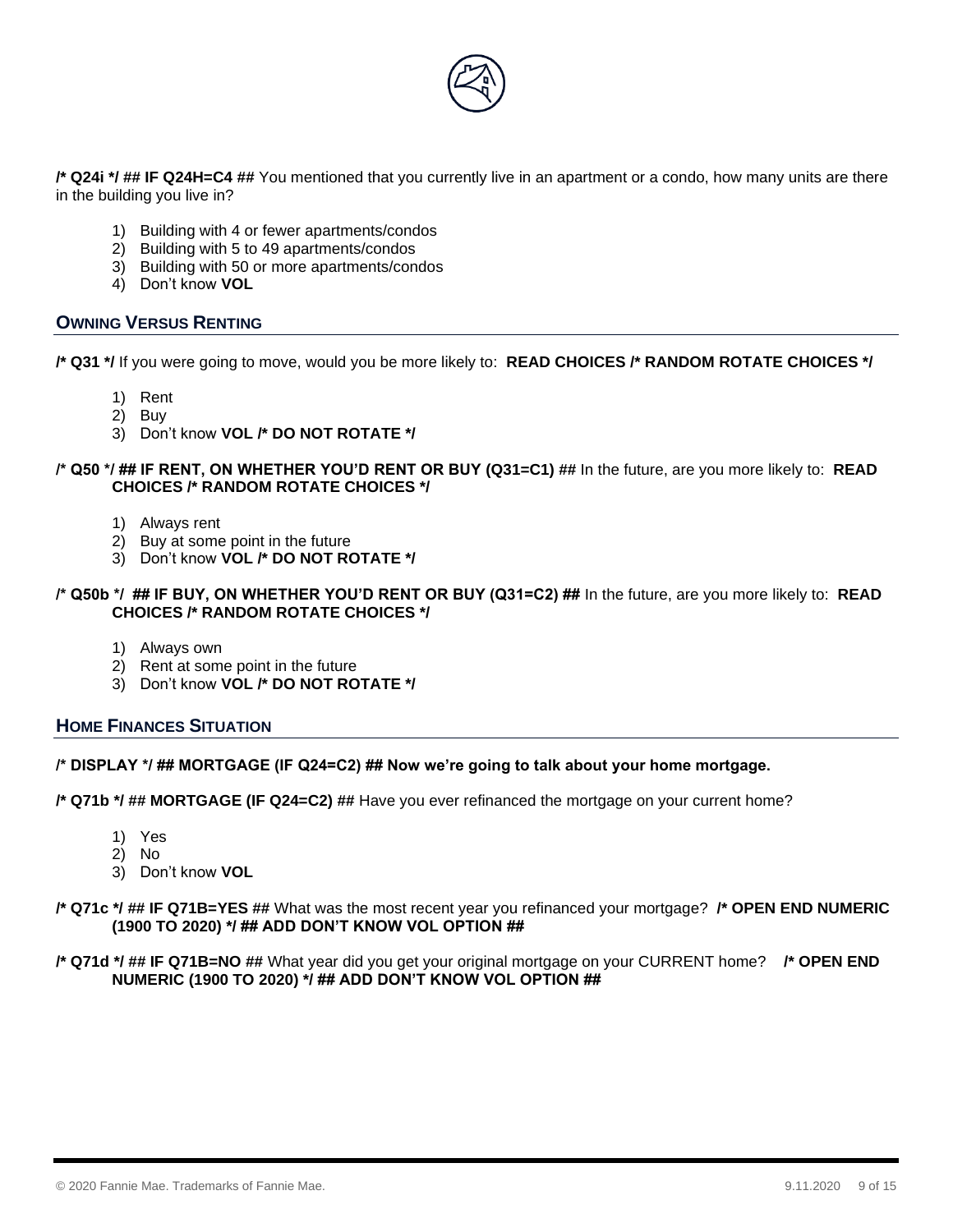

**/\* Q71i \*/ ## IF MORTGAGE (IF Q24=C2) ##** How likely are you to refinance the mortgage on your primary home in the next 12 months? **READ CHOICES**

- 1) Very likely
- 2) Somewhat likely
- 3) Somewhat unlikely
- 4) Very unlikely
- 5) Don't know **VOL**

## **HOME OWNERSHIP DISTRESS**

- **/\* Q91 \*/ ## MORTGAGE (IF Q24=C2) ##** Thinking about the total amount you owe on your home (including first mortgage, second mortgage, and home equity line of credit debt) compared to the value of your home today, would you say the total amount you owe on your home is: **READ CHOICES**
	- 1) At least 20% more than the value of your home
	- 2) About 5-20% more than the value of your home
	- 3) About the same as the value of your home
	- 4) About 5-20% less than the value of your home
	- 5) At least 20% less than the value of your home
	- 6) Don't know **VOL**

## **RENTAL PRICE IN THE PAST YEAR**

**/\* Q328 \*/ ## IF RENTER Q24=C3 ##** Over the past 12 months, has your rent gone up, gone down, or stayed the same?

- 1) Gone up
- 2) Gone down
- 3) Stayed the same
- 4) Don't know **VOL**

**/\* Q329 \*/ ## IF DOWN (Q328=C2) ##** By about what percent has your rent gone down over the past 12 months? **/\* OPEN END NUMERIC (0 TO 100) \*/ ## ADD DON'T KNOW VOL OPTION ##**

**/\* Q330 \*/ ## IF UP (Q328=C1) ##** By about what percent has your rent gone up over the past 12 months? **/\* OPEN END NUMERIC (0 TO 100) \*/ ## ADD DON'T KNOW VOL OPTION ##**

#### **HOUSEHOLD FINANCIAL MANAGEMENT**

**/\* Q107 \*/** Which if any of the following do you currently have? Please tell me all that apply. **READ CHOICES /\* MULTIPLE RESPONSES PERMITTED \*/ /\* RANDOM ROTATE CHOICES \*/** 

- 1) **DO NOT ASK**: First Home mortgage **AUTO POPULATE IF 24E=C1**
- 2) **DO NOT ASK**: Second mortgage or home equity line of credit **AUTO POPULATE IF 24F=C1**
- 3) Credit Card Debt that you don't pay off every month
- 4) Car Loans
- 5) School Loans
- 6) Back taxes
- 7) Other Loans/Debt **/\* SPECIFY \*/ /\* DO NOT ROTATE \*/**
- 8) Don't have any debt **/\* EXCLUSIVE \*/ /\* DO NOT ROTATE \*/**
- 9) Don't know **VOL /\* EXCLUSIVE \*/ /\* DO NOT ROTATE \*/**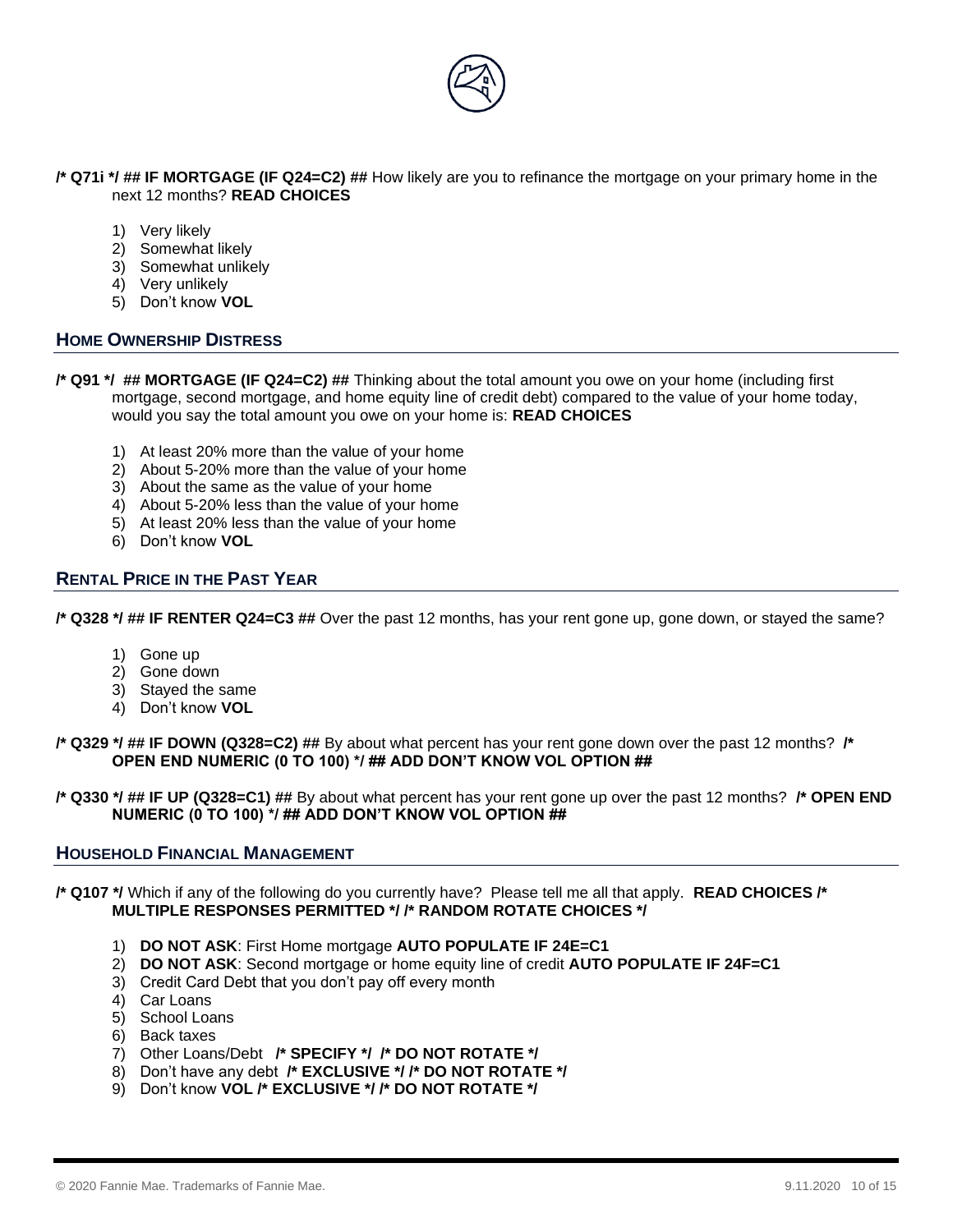

**/\* Q112b \*/** How concerned are you that you will lose your job in the next twelve months? Are you very concerned, somewhat concerned, not very concerned, or not at all concerned that you will lose your job in the next twelve months?

- 1) Very concerned
- 2) Somewhat concerned
- 3) Not very concerned
- 4) Not at all concerned
- 5) Don't know **VOL**

**/\* Q116 \*/** How does your current monthly household income compare to what it was twelve months ago? Would you say it is: **READ CHOICES**

- 1) Significantly higher now
- 2) About the same vs. twelve months ago
- 3) Significantly lower now
- 4) Don't know **VOL**

**/\* Q430 \*/** How concerned are you about your ability to pay your bills this month?

- 1) Very concerned
- 2) Somewhat concerned
- 3) Not very concerned
- 4) Not at all concerned
- 5) Don't know **VOL**

# **Q3 2020 ROTATING QUESTIONS – HOUSING PREFERENCES AND MOBILITY**

**/\* METRIC A \*/** Over the past few months due to the coronavirus, have you experienced any of the following?

- 1) Yes
- 2) No
- 3) Don't know **VOL**

### **/\* GRID \*/**

**/\* Q435\*/** Disruption of childcare and taking care of/teaching children at home

- **/\* Q436\*/** Family or friends moving into your home who don't usually live there
- **/\* Q437\*/** Regularly working from home when you didn't normally do so

**/\* END GRID \*/** 

**/\* Q438 \*/** How have your plans to move changed since the start of the outbreak of the coronavirus? Have you... ?

- 1) Delayed plans to move
- 2) Moved up plans to move
- 3) Not changed my plans about if/when to move
- 4) Don't know **VOL**

**/\* Q432 \*/** Are you familiar with any programs that allow homeowners or renters facing financial hardship due to the coronavirus to lower or delay their mortgage or rent payments?

- 1) Yes
- 2) No
- 3) Don't know **VOL**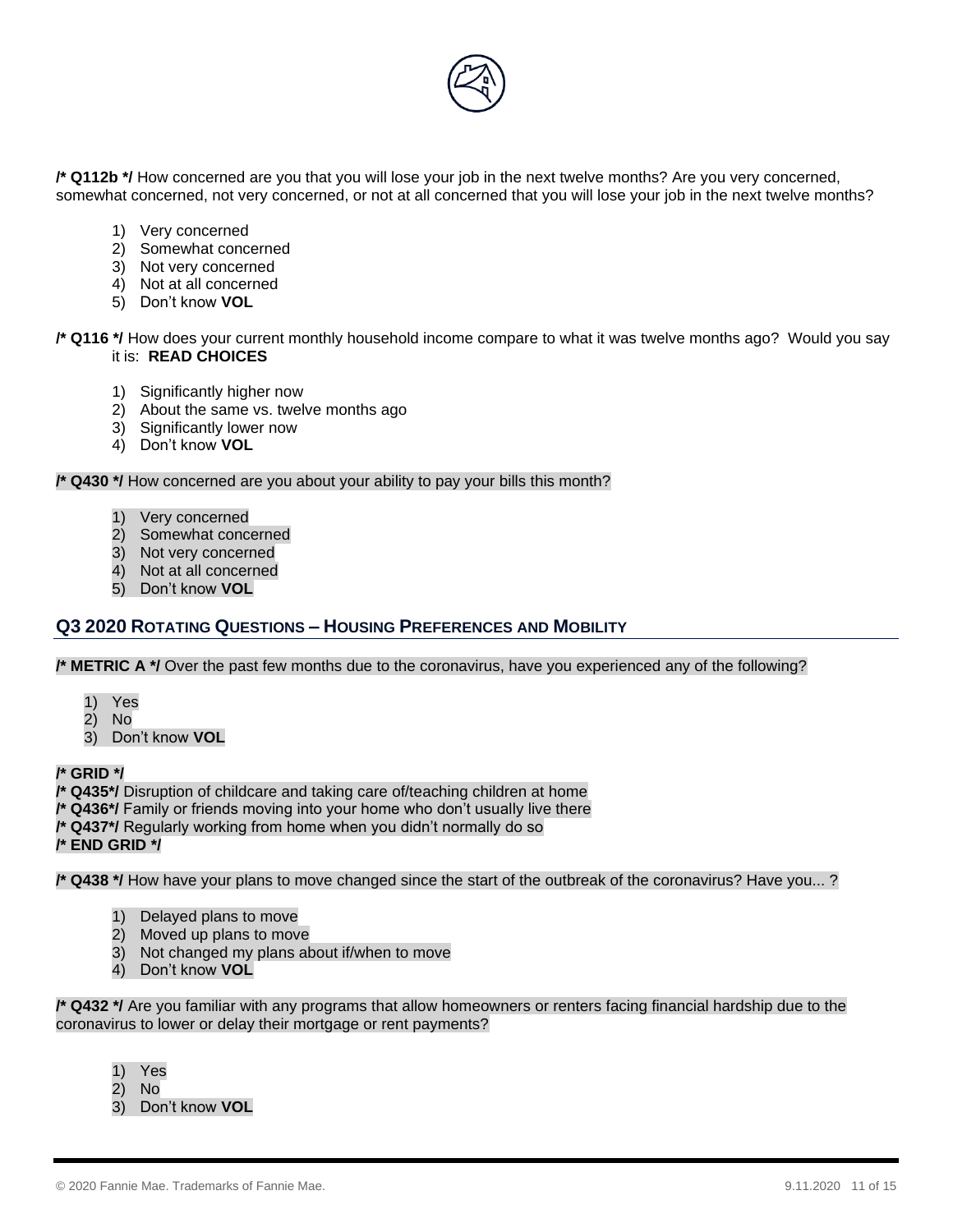

#### **/\* Q433 \*/ ## IF MORTGAGE OR RENTER (IF Q24=C2, C3) ##** Are you requesting lower or delayed mortgage or rent payments due to the coronavirus?

1) Yes, plan to request

- 2) No, don't plan to request
- 3) I have already requested
- 4) Don't know **VOL**

**/\* Q384 \*/** If you were going to move to a new place to live in the near future, where would you look to move to?

- 1) My current neighborhood
- 2) A different neighborhood in the city or town where I currently live
- 3) A different city or town than the one I currently live in
- 4) Don't know **VOL**

**/\* Q385 \*/** If you were going to move to a new place to live in the near future, would you look for a place to live that is…?

- 1) More expensive than your current one
- 2) About the same
- 3) Less expensive than your current one
- 4) Don't know **VOL**

**/\* Q386 \*/** If you were going to move to a new place to live in the near future, would you look for a place to live that has…?

- 1) More bedrooms than your current home
- 2) About the same number of bedrooms
- 3) Fewer bedrooms than your current home
- 4) Don't know **VOL**

**/\* Q439 \*/** Would you describe the area you currently live as a rural, suburban, or urban area?

- 1) Rural
- 2) Suburban
- 3) Urban
- 4) Don't know **VOL**

**/\* Q440 \*/** If you were going to move, would you prefer to move to a rural, suburban, or urban area?

- 1) Rural
- 2) Suburban
- 3) Urban
- 4) Don't know **VOL**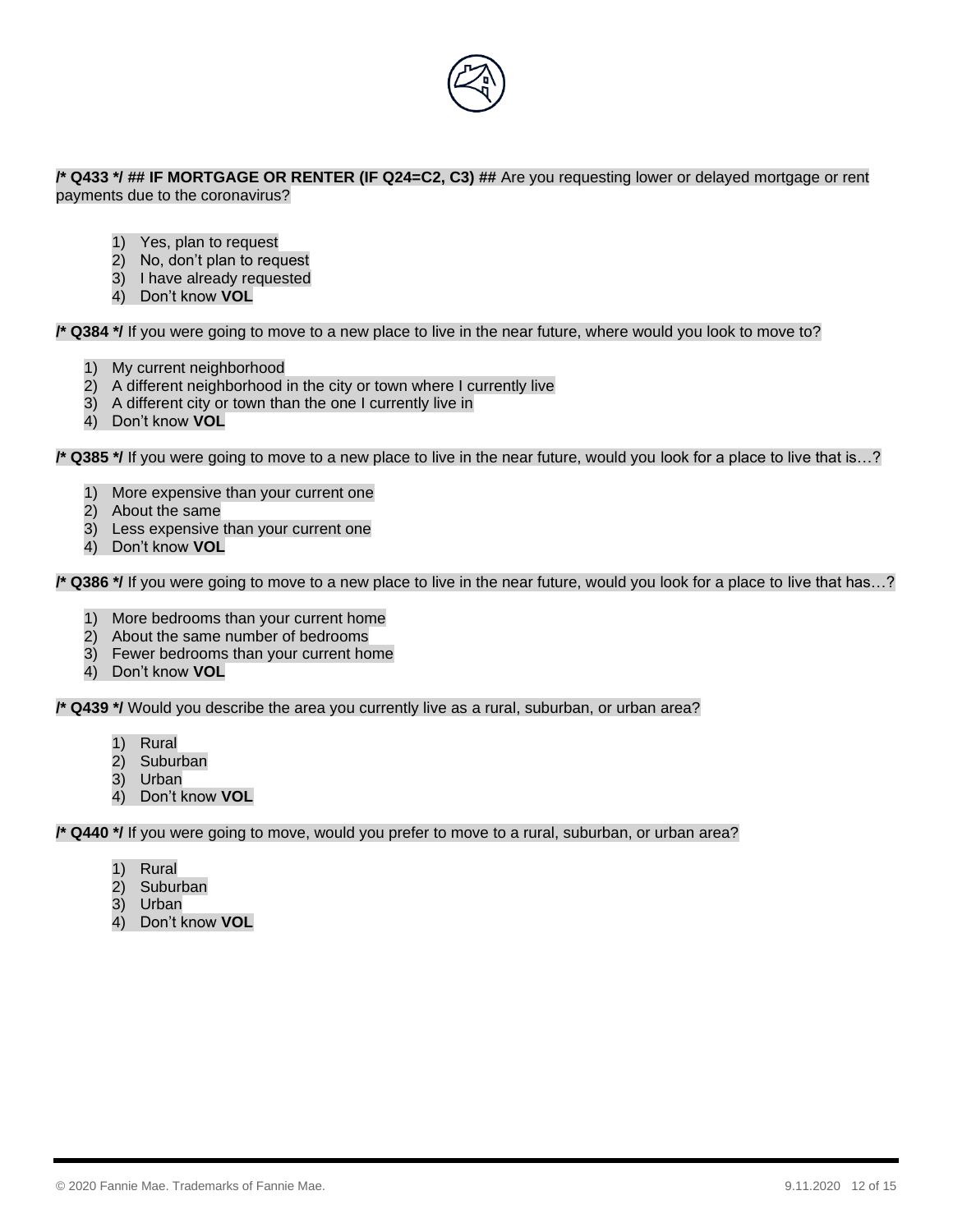

# **Q3 2020 ROTATING QUESTIONS – CORONAVIRUS EMPLOYMENT CHANGES**

#### **/\* Q441 \*/** Have you or your spouse/partner experienced any of the following as a result of the coronavirus? **/\* MULTIPLE RESPONSES PERMITTED \*/ /\* RANDOM ROTATE CHOICES \*/**

- Employer went out of business and lost job
- 2) Furlough (e.g. temporary leave without pay)
- 3) Layoff and lost job
- 4) Pay cut
- 5) Reduced working hours or forced to work part time
- 6) Voluntarily quit or changed jobs
- 7) None of these **/\* EXCLUSIVE \*/ /\* DO NOT ROTATE \*/**
- 8) Don't know **VOL /\* EXCLUSIVE \*/ /\* DO NOT ROTATE \*/**

**/\* Q442 \*/ ## IF LOST JOB, FURLOUGHED, OR LAID OFF (IF Q441=C1-3) ##** Are you or your spouse/partner actively looking for a new job or additional job such as browsing job openings and submitting resumes?

- 1) Yes
- 2) No
- 3) Don't know **VOL**

**/\* Q443 \*/ ## IF NOT LOOKING FOR JOB (Q442 = C2) ##** Which of the following is the main reason why you or your spouse/partner are not looking for other job opportunities? **/\* RANDOM ROTATE CHOICES \*/** 

- Expecting to return to the same job soon
- 2) Returned to the same job
- 3) Found a new job
- 4) Caring for child(ren)
- 5) Caring for older parent(s)
- 6) Having health/medical issues (disability, illness)
- 7) Nobody is hiring
- 8) Receiving unemployment benefits to help compensate
- 9) Wants time off from the workforce
- 10) Don't know **VOL**

## **DEMOGRAPHICS**

**/\* DISPLAY \*/ The remaining questions are for statistical purposes only.**

**/\* Q121 \*/** What is the last grade that you completed? **READ CHOICES**

- 1) Grade school
- 2) Some high school
- 3) High school graduate
- 4) Some college
- 5) College graduate
- 6) Graduate school
- 7) Technical school
- 8) Don't know **VOL**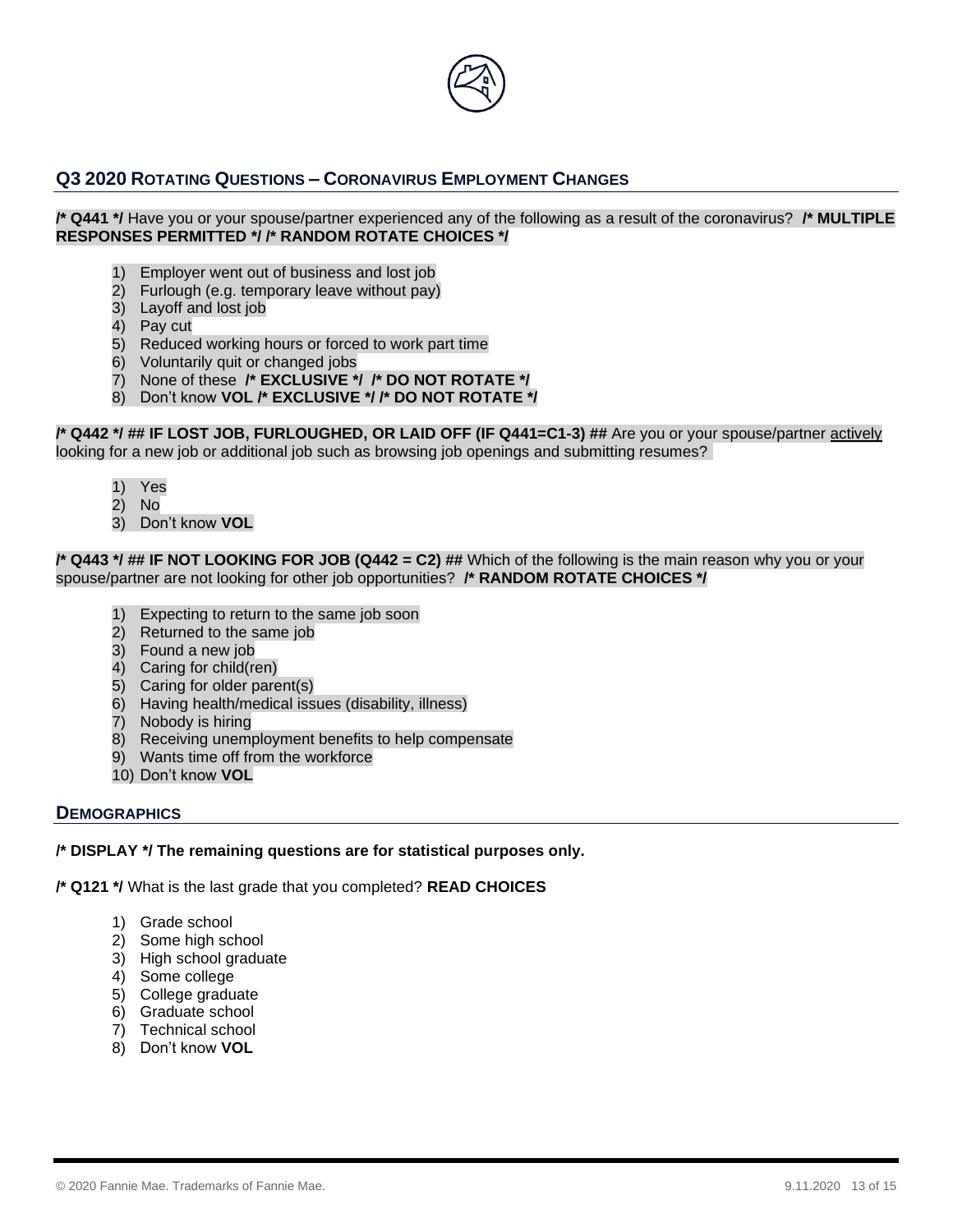

## **/\* Q125 \*/** What is your current marital status - are you: **READ CHOICES**

- 1) Married or have an unmarried partner
- 2) Single
- 3) Widowed
- 4) Divorced
- 5) Other **VOL /\* SPECIFY \*/**
- 6) Don't know **VOL**
- **/\* METRIC B \*/** We'd now like to get a sense of the people in your household. Please tell me how many of each of the following live in your house, other than yourself and your spouse or partner: **/\* OPEN END NUMERIC (0 TO 20) \*/**

#### **/\* REPEAT CODES \*/**

- **/\* Q126 \*/** Children under age 18 **## ADD DON'T KNOW VOL OPTION ##**
- **/\* Q127 \*/** Children age 18-22 **## ADD DON'T KNOW VOL OPTION ##**
- **/\* Q128 \*/** Children age 23 or older **## ADD DON'T KNOW VOL OPTION ##**
- **/\* Q129 \*/** Parents of you or your spouse or partner **## ADD DON'T KNOW VOL OPTION ##**
- **/\* Q378 \*/** Other adult roommates **## ADD DON'T KNOW VOL OPTION ##**
- **/\* END SERIES \*/**

**/\* Q132 \*/** Which of the following best describes your current employment status? **READ CHOICES**

- 1) Employed full-time
- 2) Employed part-time
- 3) Not currently employed in a paying job
- 4) Retired
- 5) Don't know **VOL**

#### **/\* Q132b \*/ ## IF PART TIME Q132=C2 ##** Which of the following best describes why you are working part-time rather than full-time: **READ CHOICES**

- 1) You are unable to work full-time due to a disability
- 2) You prefer to work part-time for personal or other reasons
- 3) You are actively looking for full-time work but cannot find anything right
- 4) You have given up looking for a full-time job for now because of the job market
- 5) Don't know **VOL**

#### **/\* Q132c \*/ ## IF UNEMPLOYED Q132=C3 ##** Which of the following best describes why you are not currently employed in a paying job: **READ CHOICES**

- 1) You are unable to work due to a disability
- 2) You prefer not to work for personal or other reasons
- 3) You are actively looking for work but cannot find anything right
- 4) You have given up looking for a job for now because of the job market
- 5) Don't know **VOL**

#### **/\* QEMPLOYMENT \*/ /\* CODE \*/ EMPLOYMENT TYPE**

- 1) Employed full-time **## Q132=C1 ##**
- 2) Employed part-time **## IF Q132=C2 minus Q132b=C4##**
- 3) Unemployed **## IF Q132=C3 AND Q132C=C3 ##**
- 4) Discouraged worker **## IF Q132=C3 AND Q132C=C4 ##**